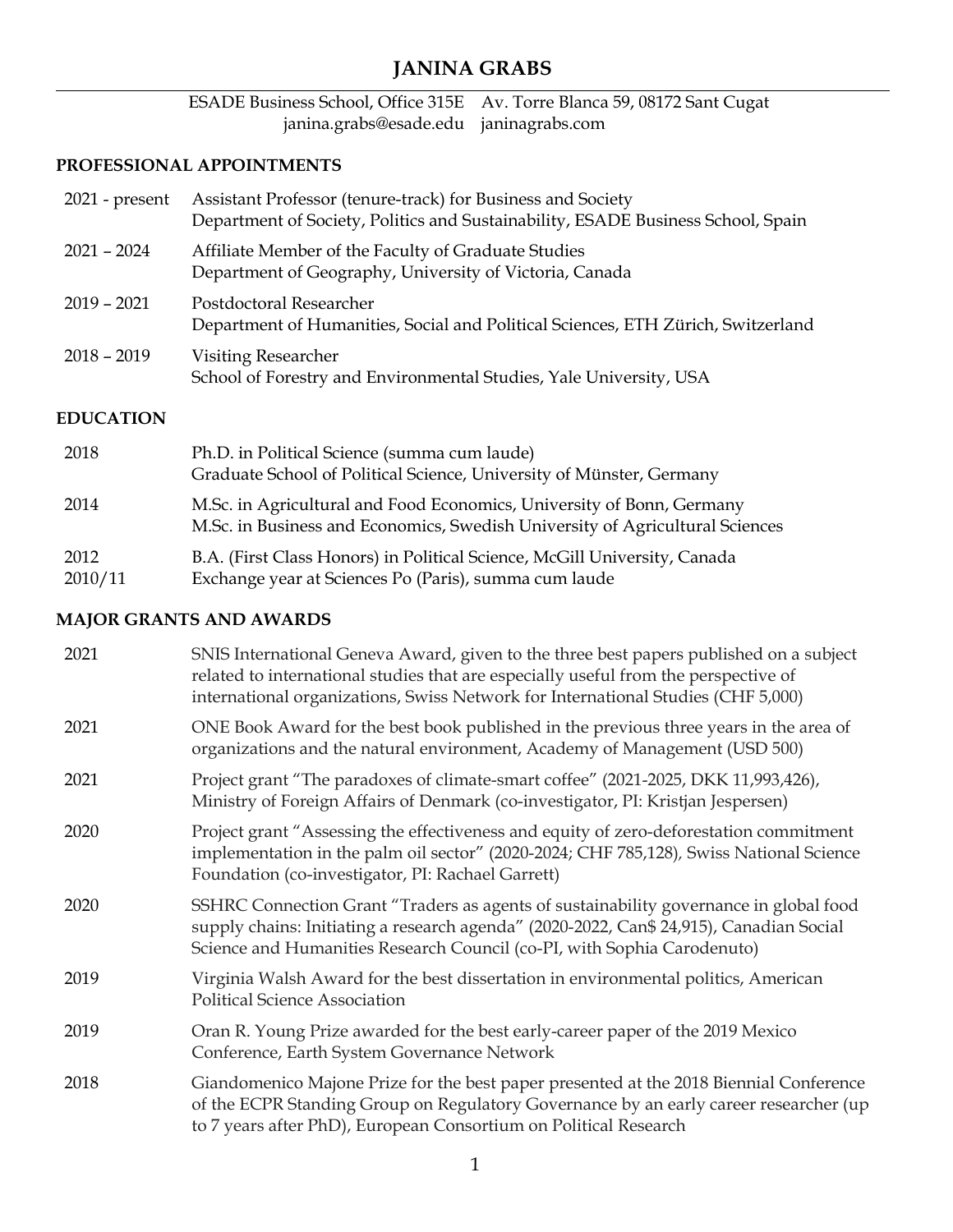# **PUBLICATIONS**

## **Refereed books**

1. **Grabs, J.** (2020). *Selling sustainability short? The private governance of labor and the environment in the coffee sector*. Cambridge University Press.

- Winner of the 2021 ONE Book Award, Academy of Management

- Reviewed in *Perspectives on Politics*, *Governance*, and *Global Justice and Human Rights Journal Review*

# **Refereed journal articles**

16. Garrett, R., **Grabs, J.,** Cammelli, F., Gollnow, F. & Levy, S. (2022). Should Payments for Ecosystem Services be used to implement zero-deforestation supply chain policies? The case of soy in the Brazilian Cerrado. *World Development*, 152, 105814.

15. Cammelli, F., Levy, S., **Grabs, J.,** Valentim, J., & Garrett, R. (2022). Effectiveness-equity tradeoffs in enforcing exclusionary supply chain policies: lessons from the Amazonian cattle sector. *Journal of Cleaner Production,* 332, 130031.

14. **Grabs, J.**, Cammelli, F., Levy, S., & Garrett, R. (2021). Designing effective and equitable zerodeforestation supply chain policies. *Global Environmental Change,* 70, 102357 - Winner of 2021 SNIS International Geneva Award, Swiss Network for International Studies

13. **Grabs, J.** & Carodenuto, S. (2021). Traders as sustainability governance actors in global food supply chains. A research agenda. *Business Strategy and the Environment, 30*(2), 1314-1332.

12. **Grabs, J.** (2021). Signaling Southern sustainability: When do actors use private or public regulatory authority to market tropical commodities? *Journal of Environmental Management,* 285, 112053.

11. Dietz, T., & **Grabs, J.** (2021). Additionality and implementation gaps in Voluntary Sustainability Standards. *New Political Economy*, early view, doi: 10.1080/13563467.2021.1881473 (equal authors)

10. Dietz, T., **Grabs, J**., & Estrella Chong, A. (2021). Mainstreamed voluntary sustainability standards and their effectiveness: Evidence from the Honduran coffee sector. *Regulation & Governance, 15*(2), 333-355.

9. **Grabs, J.**, Auld, G., & Cashore, B. (2021). Private regulation, public policy, and the perils of adverse ontological selection. *Regulation & Governance*, *15*(4), 1183-1208.

8. **Grabs, J.** (2020). Assessing the institutionalization of private sustainability governance in a changing coffee sector. *Regulation & Governance*, *14*(2), 362-387.

7. Dietz, T., Estrella Chong, A., **Grabs, J.**, Kilian, B. (2020). How effective is multiple certification in improving the economic conditions of smallholder farmers? Evidence from an impact evaluation in Colombia's coffee belt. *Journal of Development Studies, 56*(6), 1141-1160.

6. **Grabs, J.,** & Ponte, S. (2019). The evolution of power in the global coffee value chain and production network. *Journal of Economic Geography, 19*(4), 803-828.

5. Dietz, T., Auffenberg, J., **Grabs, J.**, Estrella Chong, A., & Kilian, B. (2018). The Voluntary Coffee Standard Index (VOCSI). Developing a composite index to assess and compare the strength of Mainstream Voluntary Sustainability Standards in the global coffee industry. *Ecological Economics, 150*, 72-87.

4. Dietz, T., Estrella Chong, A., Font Gilabert, P., & **Grabs, J.** (2018). Women's empowerment in rural Honduras and its determinants: insights from coffee communities in Ocotepeque and Copan. *Development in Practice*, *28*(1), 33-50. (equal authors)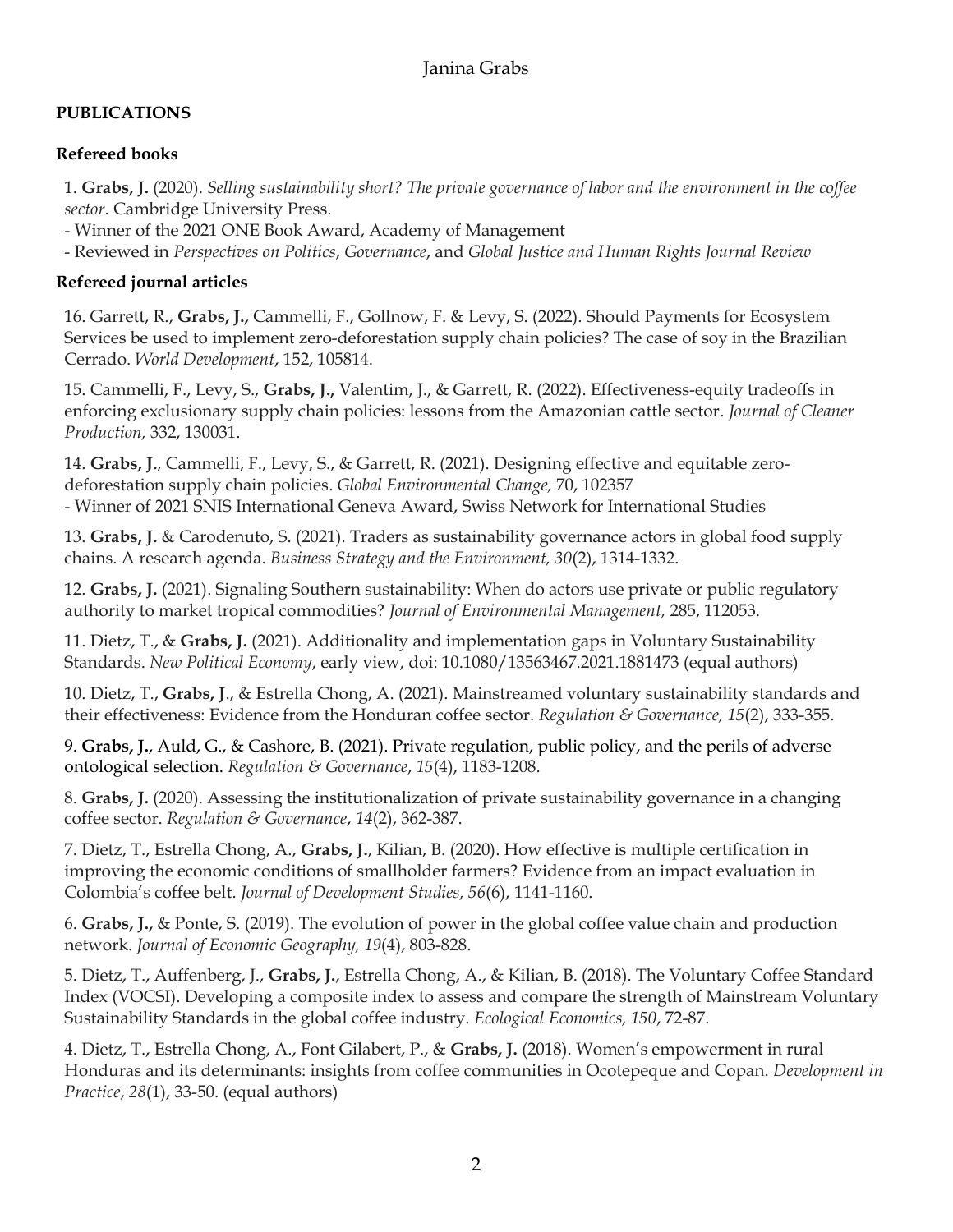3. **Grabs, J.**, Kilian, B., Hernández, D. C., & Dietz, T. (2016). Understanding coffee certification dynamics: A spatial analysis of voluntary sustainability standard proliferation. *International Food & Agribusiness Management Review*, *19*, 31-55.

- Winner of 2016 Best Paper Award in category "Relevance to managers", IFAMA World Conference

2. **Grabs, J.**, Langen, N., Maschkowski, G., & Schäpke, N. (2016). Understanding role models for change: a multilevel analysis of success factors of grassroots initiatives for sustainable consumption. *Journal of Cleaner Production*, *134*, 98-111.

1. **Grabs, J.** (2015). The rebound effects of switching to vegetarianism. A microeconomic analysis of Swedish consumption behavior. *Ecological Economics*, *116*, 270-279.

### **Book chapters**

1. Maschkowski, G., Schäpke, N., **Grabs, J.**, & Langen, N. (2016). Learning from co-founders of grassroots initiatives: personal resilience, transition, and behavioral change – a salutogenic approach. In: Henfrey T., & Maschkowski G. (eds.) *Resilience, Community Action and Societal Transformation*. East Meon: Permanent Publications and Bristol: Good Works.

### **Book reviews and book review responses**

2. **Grabs, J.** (2021). Moving Forward on the Point of Voluntary Sustainability Certifications. AN INVITED RESPONSE TO Bennett, E. A. 2021. Voluntary Sustainability Certifications: What is the Point? Global Justice and Human Rights Journal Review 1(4), 18-23. *Global Justice and Human Rights Journal Review, 1*(5), 24-30.

1. **Grabs, J.** (2021). Private Governance and Public Authority: Regulating Sustainability in a Global Economy. By Stefan Renckens. Cambridge: Cambridge University Press, 2020. 314p. \$99.99 cloth. *Perspectives on Politics, 19*(1), 324-326.

# **Work under review**

3. **Grabs, J.** & Garrett, R. Goal-based private environmental governance and its tensions in the Indonesian palm oil sector. R&R.

2. **Grabs, J.** A theory of credible cross-temporal corporate commitments as goal-based private sustainability governance. R&R.

1. Bennett, E., & **Grabs, J.** How can sustainable business models address poverty and inequality in global value chains? An introduction to "supply chain profit sharing" as an alternative to fair trade, direct trade, or solidarity trade

# **Other publications**

5. Bennett, E., & **Grabs, J.** (2021). Rethinking the "necessary" trade-offs of distributing value to suppliers: An analysis of the profit-sharing model. Carr Center Discussion Paper. Harvard Kennedy School Carr Center for Human Rights Policy.

4. IPES-Food (2018). *Breaking away from industrial food and farming systems - seven case studies of agroecological transition.* Louvain-la-Neuve: International Panel of Experts on Sustainable Food Systems (research lead).

3. IPES-Food (2017). *Unravelling the Food–Health Nexus: Addressing practices, political economy, and power relations to build healthier food systems.* Louvain-la-Neuve: International Panel of Experts on Sustainable Food Systems (contributing researcher).

2. **Grabs, J.** (2017). The rise of buyer-driven sustainability governance: Emerging trends in the global coffee sector. *ZenTra Working Paper in Transnational Studies* No. 73/2017.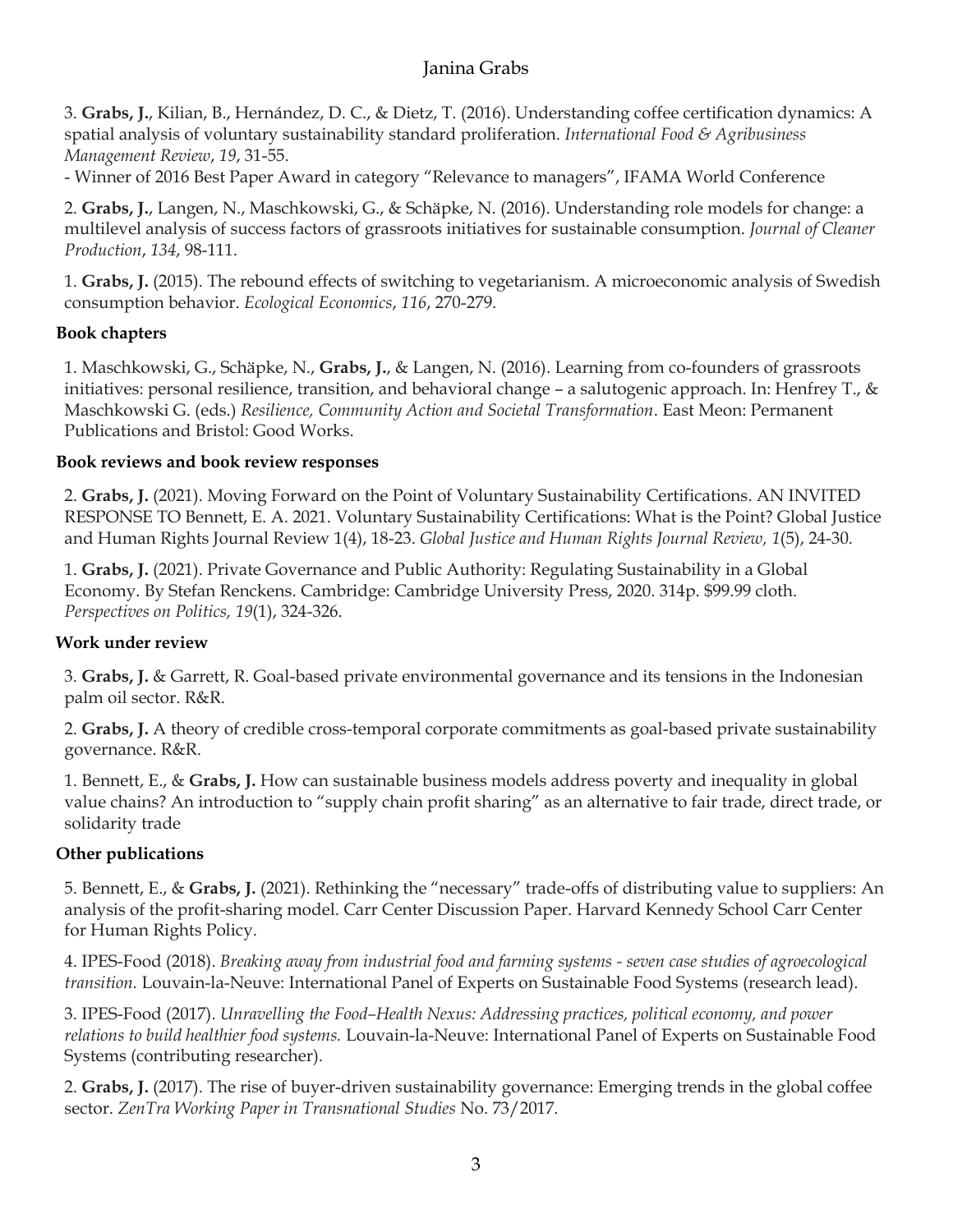1. **Grabs, J.** (2015). *Value-adding strategies for low-emission coffee: An overview*. San Jose, Costa Rica: Deutsche Gesellschaft für Internationale Zusammenarbeit (GIZ).

#### **OTHER AWARDS AND HONORS**

 WWU Dissertationspreis 2019, awarded for the best dissertation of the Department of Social and Educational Sciences of the Westfälische Wilhelms-Universität Münster ( $\epsilon$ 3,500) Admission to Robert Bosch Postdoc Academy for Transformational Leadership (2019-2021) Admission to the Earth System Governance Research Fellow Network Best Paper Award in category "Relevance to managers", IFAMA World Conference Allen Oliver Gold Medal, McGill University Dean of Arts Convocation Prize, McGill University

#### **OTHER GRANTS AND FELLOWSHIPS**

| 2020          | Faculty Exchange Grant to support ETH visit of Indonesian collaborator Dr. Nia<br>Kurniawati Hidayat (CHF 8,500), ETH for Development (ETH4D) |
|---------------|-----------------------------------------------------------------------------------------------------------------------------------------------|
| 2019          | Project grant from Fonds Welternährungssystem (CHF 8,900), ETH World Food System<br>Center (with Federico Cammelli)                           |
| 2019          | 2019 University of Toronto Scarborough Postdoctoral Fellowship (Can\$ 90,000), declined                                                       |
| 2019          | Gender Equity Grant for International Conference Visits $(6400)$ , University of Münster                                                      |
| 2018          | IPID4All Travel Grant for International Research Exchanges (€5,000), German Academic<br><b>Exchange Service</b>                               |
| 2018          | DAAD International Conference Travel Grant (€600), German Academic Exchange Service                                                           |
| 2017          | IPID4All Travel Grant for International Research Exchanges (€5,000), German Academic<br><b>Exchange Service</b>                               |
| 2017          | Gender Equity Grant for International Conference Visits (€500), University of Münster                                                         |
| $2014 - 2015$ | Mercator Fellowship on International Affairs (€20,000), Mercator Foundation/German<br>National Academic Foundation                            |
| $2012 - 2014$ | Erasmus Mundus Scholarship (€12,000), European Union                                                                                          |

### **TEACHING**

### **ESADE Business School**

Sociology (co-taught, undergraduate, 2021) Business in society (graduate, 2021) Critical political economy: Growth, inequality and planetary boundaries (undergraduate, 2022)

#### **University of Münster**

Ethics and sustainability governance of international value chains (undergraduate, 2017, 2018 & 2019) Methods: Policy analysis and impact evaluation (undergraduate, 2018 & 2019) Introduction to international organizations (undergraduate, 2018) Critical political economy: Growth, inequality and planetary boundaries (undergraduate, 2018)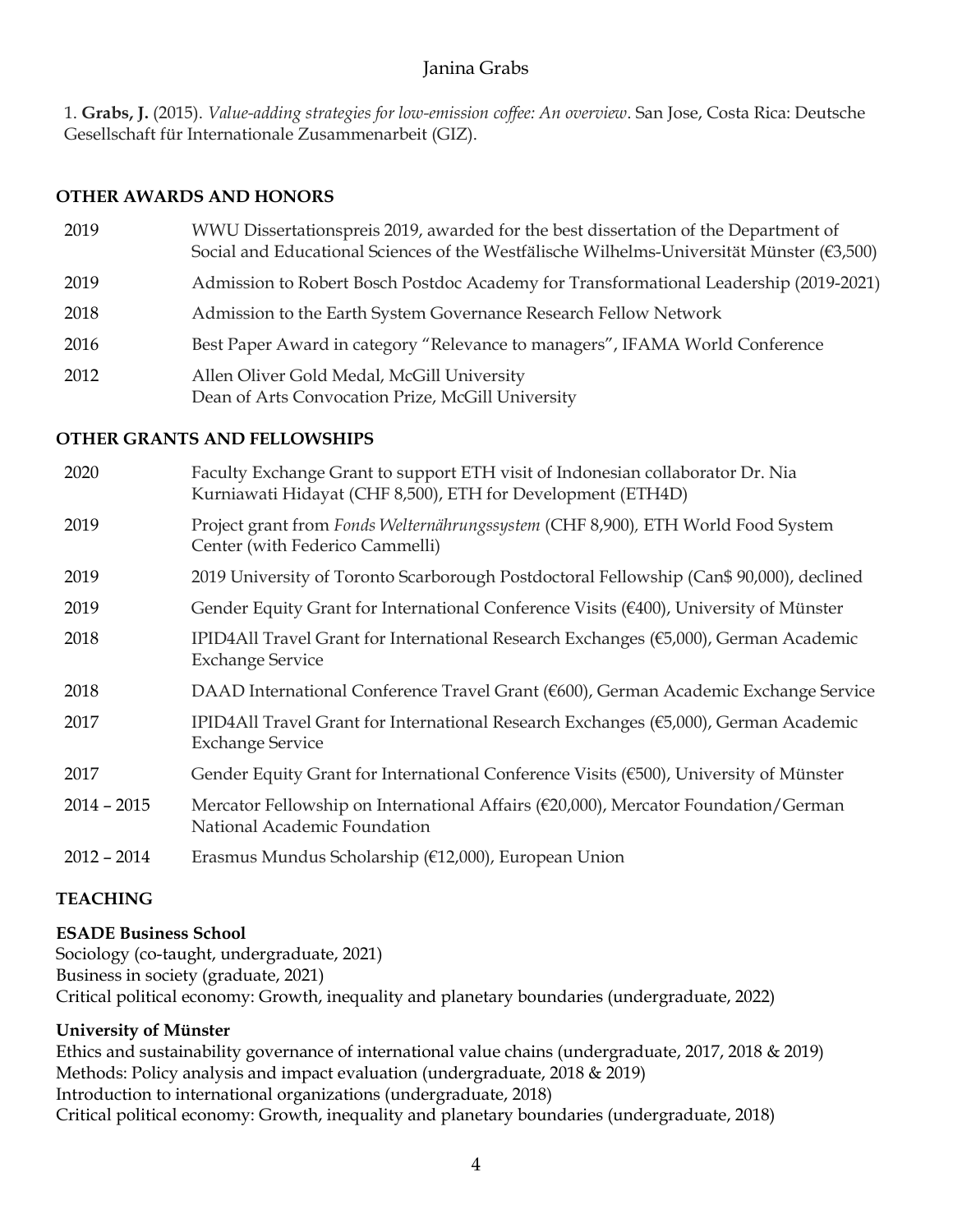### **Yale University**

Problem solving in the global era: Social science contributions to forward looking environmental management (lead Teaching Fellow, graduate, 2018) Global environmental governance (lead Teaching Fellow, graduate, 2019)

### **THESIS SUPERVISION AND MENTORSHIP**

#### *PhD thesis supervision*

Adelina Chandra, 2020-2024, ETH Zurich, title: The effectiveness and equity of zero deforestation commitments in the Indonesian palm oil sector (co-supervisor) Daniel Mwalutolo, 2021-2025, University of Dar es Salaam, title: Climate change adaptation and livelihood upgrading potentials along the coffee value chain in Tanzania (co-supervisor) Guta Regasa Megerssa, 2021-2025, Jimma University, title: Climate change adaptation and mitigation strategies and their impacts along the coffee value chain in Ethiopia (co-supervisor)

#### *MS thesis supervision*

Yan Pavillard, 2020-2021, ETH Zurich, title: The potential effectiveness of corporate grievance procedures for the implementation of zero-deforestation commitments (supervisor) Longzhun Lin, 2020-2021, ETH Zurich, title: Assessing the potential effectiveness and equity of cocoa traders' zero-deforestation commitments (co-supervisor)

### **LEADERSHIP IN SERVICE**

#### **Service in professional organizations**

| 2022                              | Chair of the AOM ONE Book Award committee                                                                                               |  |
|-----------------------------------|-----------------------------------------------------------------------------------------------------------------------------------------|--|
| $2021$ – present                  | Member of International Technical Advisory Panel for the Transparency at Origin<br>Program, International Coffee Organization           |  |
| $2021 - 2024$                     | Book Review Editor, Earth System Governance journal                                                                                     |  |
| $2021 - 2025$                     | Steering Committee member, ECPR Standing Group on Regulatory Governance                                                                 |  |
| $2021 - 2023$                     | Outreach committee officer, International Studies Association Environmental Studies<br>Section                                          |  |
| $2020$ – present                  | Organizing committee member, ECPR RegGov Early Career Network                                                                           |  |
| 2020                              | Committee member, APSA STEP (Science, Technology, and Environmental Politics)<br>Section Virginia M. Walsh dissertation award committee |  |
| Conference and panel organization |                                                                                                                                         |  |
| 2022                              | Panel organization, 2022 International Studies Association, Nashville/online, March 28. -<br>April 2.                                   |  |
|                                   |                                                                                                                                         |  |

- 2021 Organization of private sustainability governance reading group and seminar series, online.
- 2021 Panel organization, 2021 ECPR Standing Group on Regulatory Governance 8th Biennial Conference, online, June 23. – 25.
- 2021 Organization of First Swiss Knowledge Exchange on Research on Agriculture, Conservation, and Development Issues in Forest-Risk Supply Chains, online, May 27-28.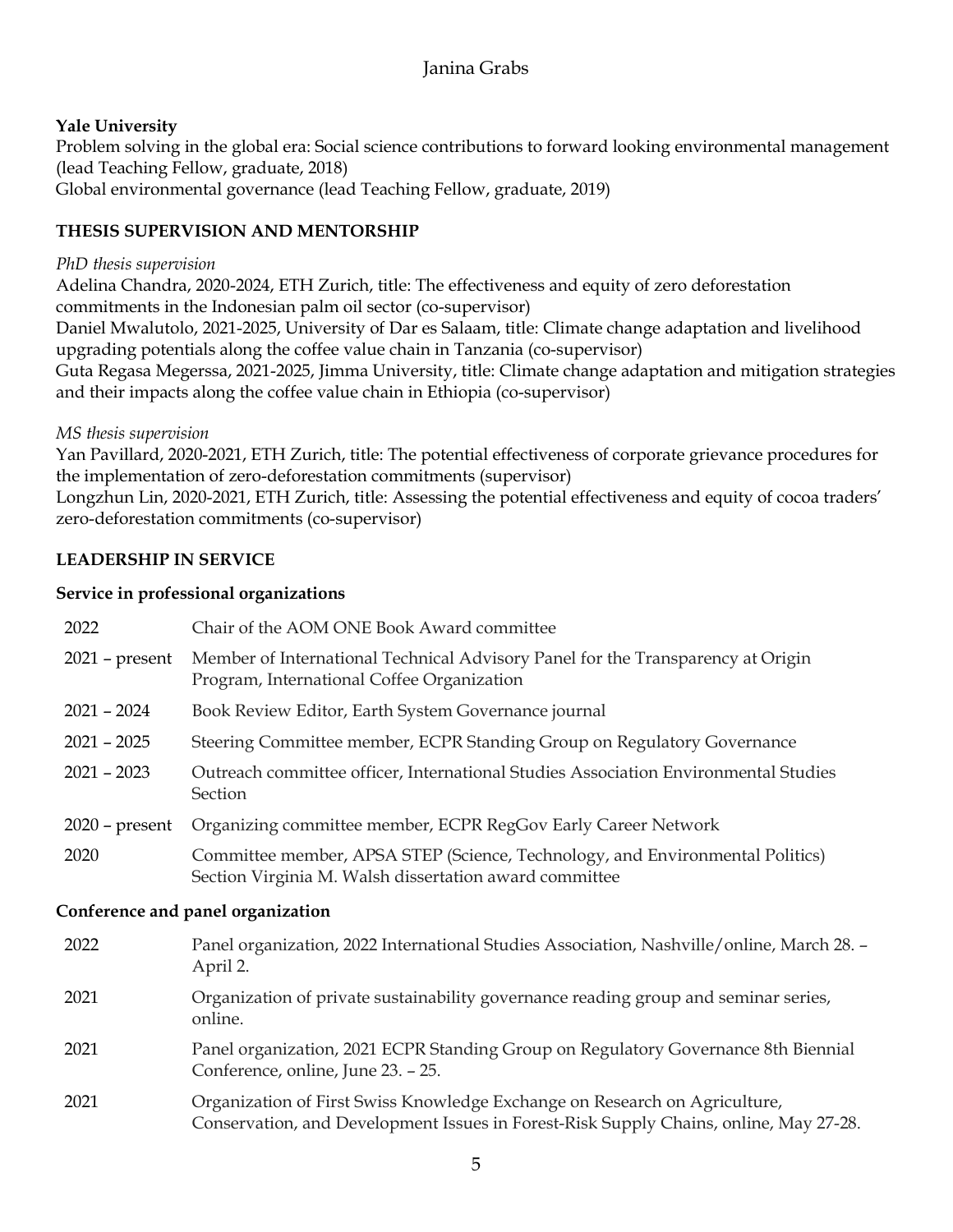| 2021 | Panel and roundtable organization, 2021 International Studies Association, online, April 6-<br>9               |
|------|----------------------------------------------------------------------------------------------------------------|
| 2019 | Panel organization, 2019 Mexico Conference of the Earth System Governance Network,<br>Oaxaca, November 6. – 8. |
| 2019 | Panel organization, 2019 International Studies Association, Toronto, March 27. - 30.                           |

# **Policy advice and expert opinions**

2017 – 2020 Co-chair of EKLIPSE Expert Working Group on business activities' impacts on biodiversity

# **INVITED TALKS**

| 2022 | Invited presenter, webinar series "Online Nur Kännchen", GIZ, online, April 27.                                                                                                          |
|------|------------------------------------------------------------------------------------------------------------------------------------------------------------------------------------------|
| 2022 | Invited seminar speaker, KTI seminar, KTI seminar, Wageningen University, online, Jan.<br>11.                                                                                            |
| 2021 | Guest lecturer in class "International Environmental Policy" by Prof. Jessica Green,<br>University of Toronto, online, Nov. 23.                                                          |
| 2021 | Invited presenter, webinar "Sustainable food value chain management: beyond<br>standardized frames of sustainability", University of Helsinki, online, Oct. 21.                          |
| 2021 | Guest lecturer, International Summer Course SKPM, IPB University, online, Aug. 13.                                                                                                       |
| 2021 | Invited presenter, 59 <sup>th</sup> SOBER (Sociedade Brasileira de Economia, Administração e<br>Sociologia Rural) Congress, online, Aug. 3rd.                                            |
| 2021 | Invited Re:Co (Regarding: Coffee) Symposium panelist, Specialty Coffee Association,<br>online, May 12.                                                                                   |
| 2021 | Invited presenter, internal seminar at JDE (second-largest global coffee roaster), online,<br>Feb. 24.                                                                                   |
| 2020 | Invited presenter, Global Land Programme (GLP) webinar, online, Dec. 8.                                                                                                                  |
| 2020 | Invited presenter, SINTERCAFE (Semana Internacional del Café) 2020, online, Nov. 13.                                                                                                     |
| 2020 | Invited panel speaker, Closing Plenary, 2020 Virtual Forum of the Earth System<br>Governance Network, online, Sept. 17.                                                                  |
| 2020 | Invited presenter, Deutscher Kaffeeverband (German Coffee Association) online seminar<br>"Nachhaltigkeits-News im Kaffee in 7 Speed Speeches", online, Aug. 26.                          |
| 2020 | Invited presenter and panel speaker, Tropical Forest Alliance Soy Dialogue on "Payments<br>for Environmental Services: a Game-Changer for Brazil and Beyond?", online, July 30.          |
| 2020 | Invited panel speaker, ISEAL Alliance webinar "Why system credibility matters for<br>impacts: how the Credibility Principles can support effectiveness and impacts", online,<br>July 21. |
| 2020 | Invited presenter and panel speaker (with Samuel Levy), ICLR 2020 Workshop Tackling<br>Climate Change with Machine Learning, online, April 28.                                           |
| 2020 | Invited presenter and panel speaker, UNCTAD-ICO workshop "Fostering sustainable<br>development in coffee-exporting countries", Geneva, Feb. 18.                                          |
|      | $\sim$ 6                                                                                                                                                                                 |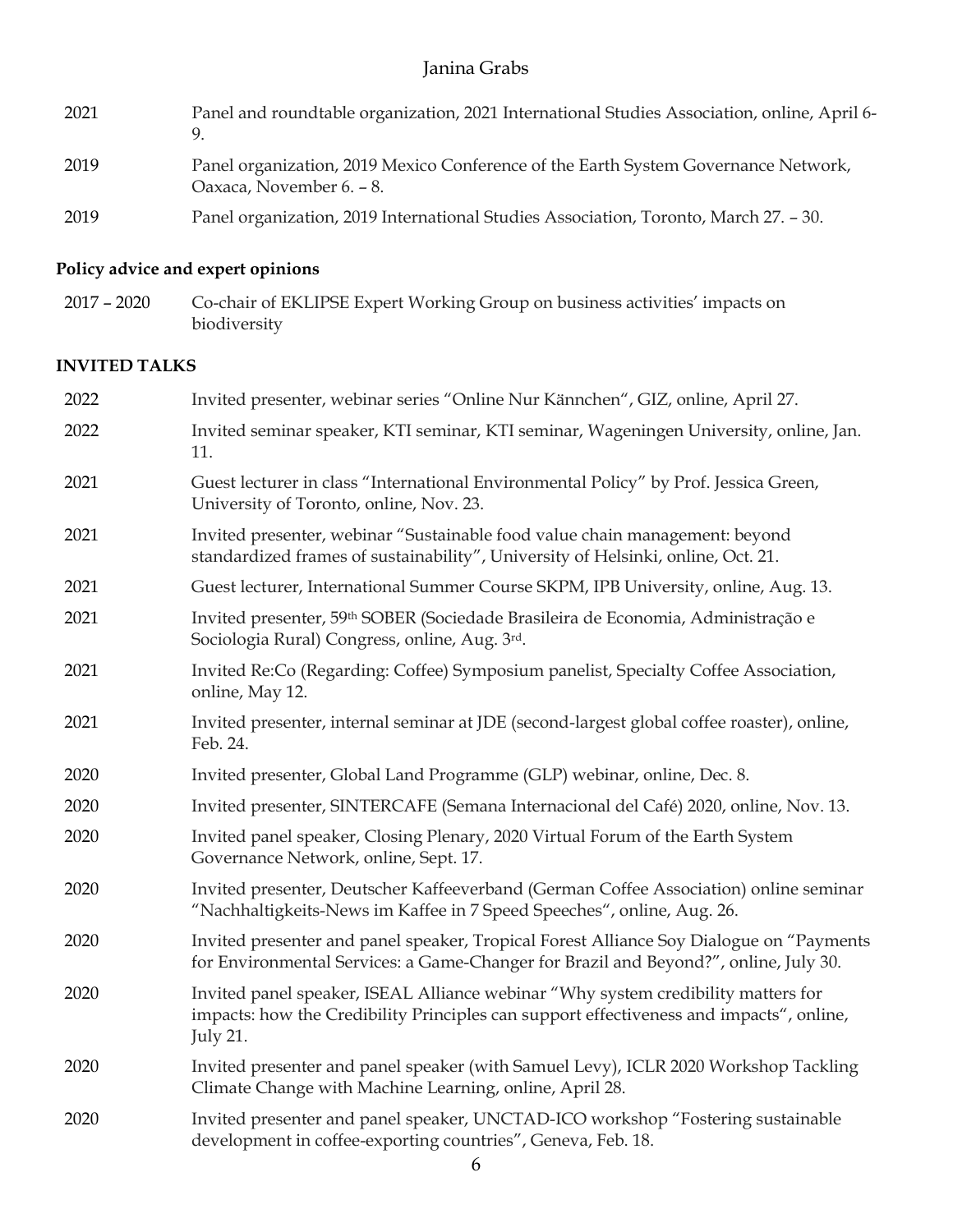| 2019 | Guest lecturer in seminar "Governing through Markets: Sustainability and Fairness in the<br>Global Economy" by Professor Tim Bartley, University of St. Gallen, Sept. 16. |
|------|---------------------------------------------------------------------------------------------------------------------------------------------------------------------------|
| 2019 | Invited panel speaker at the event "Sustainability - A transatlantic conversation",<br>organized by the California Wine Institute and Harpers Magazine, London, July 11.  |
| 2019 | University of Massachusetts Boston Organizations and Social Change (OSC) Research<br>Seminar, Boston, May 1.                                                              |
| 2019 | Invited Re:Co (Regarding: Coffee) Symposium presenter, Specialty Coffee Association,<br>Boston, April 10. - 11.                                                           |
| 2019 | Yale University School of Forestry and Environmental Studies Research Luncheon, New<br>Haven, March 4.                                                                    |
| 2018 | Invited panel speaker, Specialty Coffee Association Sustainability Webinar "Coffee Prices"<br>and Farm Profitability", online, Sept. 25.                                  |

### **MEDIA CONTRIBUTIONS AND MENTIONS**

# **Radio and podcasts**

| 2021          | Coffee. Sweaty Penguin podcast, Nov. 19.                                                                                                                                                                                                |
|---------------|-----------------------------------------------------------------------------------------------------------------------------------------------------------------------------------------------------------------------------------------|
| 2021          | Environmental regulation, business and biodiversity. Eklipse podcast, May 5.                                                                                                                                                            |
| 2020          | How traders can be the facilitators for brand sustainability goals. Innovation Forum podcast,<br>Oct. 9.                                                                                                                                |
| 2020          | Selling sustainability short? The private governance of labour and the environment in the<br>coffee sector (Podcast). Evidensia podcast, July 30.                                                                                       |
| 2019          | Sofía. Filter Stories podcast, March 10.                                                                                                                                                                                                |
| Written media |                                                                                                                                                                                                                                         |
| 2022          | Askew, K. How to bring smallholders on the journey to zero-deforestation food systems.<br>Food Navigator, May 12.                                                                                                                       |
| 2022          | Grabs, J., Cammelli, F., Levy, S., & Garrett, R. How to find synergies between effectiveness<br>and equity when designing supply chain sustainability policies. Research Network<br>Sustainable Global Supply Chains website, March 25. |
| 2021          | Grabs, J., & Bennett, B. Profit Sharing: Towards a Just and Stable Future for Coffee<br>Growers. 25 Magazine, April 13.                                                                                                                 |
| 2021          | Müller-Jung, J. Rettungsversuche für die Regenwälder. Frankfurter Allgemeine Zeitung,<br>March 29.                                                                                                                                      |
| 2021          | Cammelli, F., Levy, S., & Grabs, J. Tracing food supply chains in challenging times (and<br>places). Food System Stories website, March 18.                                                                                             |
| 2020          | Grabs, J. How effective is private regulation in incentivizing more sustainable production<br>practices in the coffee sector?. Evidensia website, Oct. 16.                                                                              |
| 2020          | Brown, N. A Chat with Janina Grabs on the New Book 'Selling Sustainability Short'. Daily<br>Coffee News, May 29.                                                                                                                        |
|               |                                                                                                                                                                                                                                         |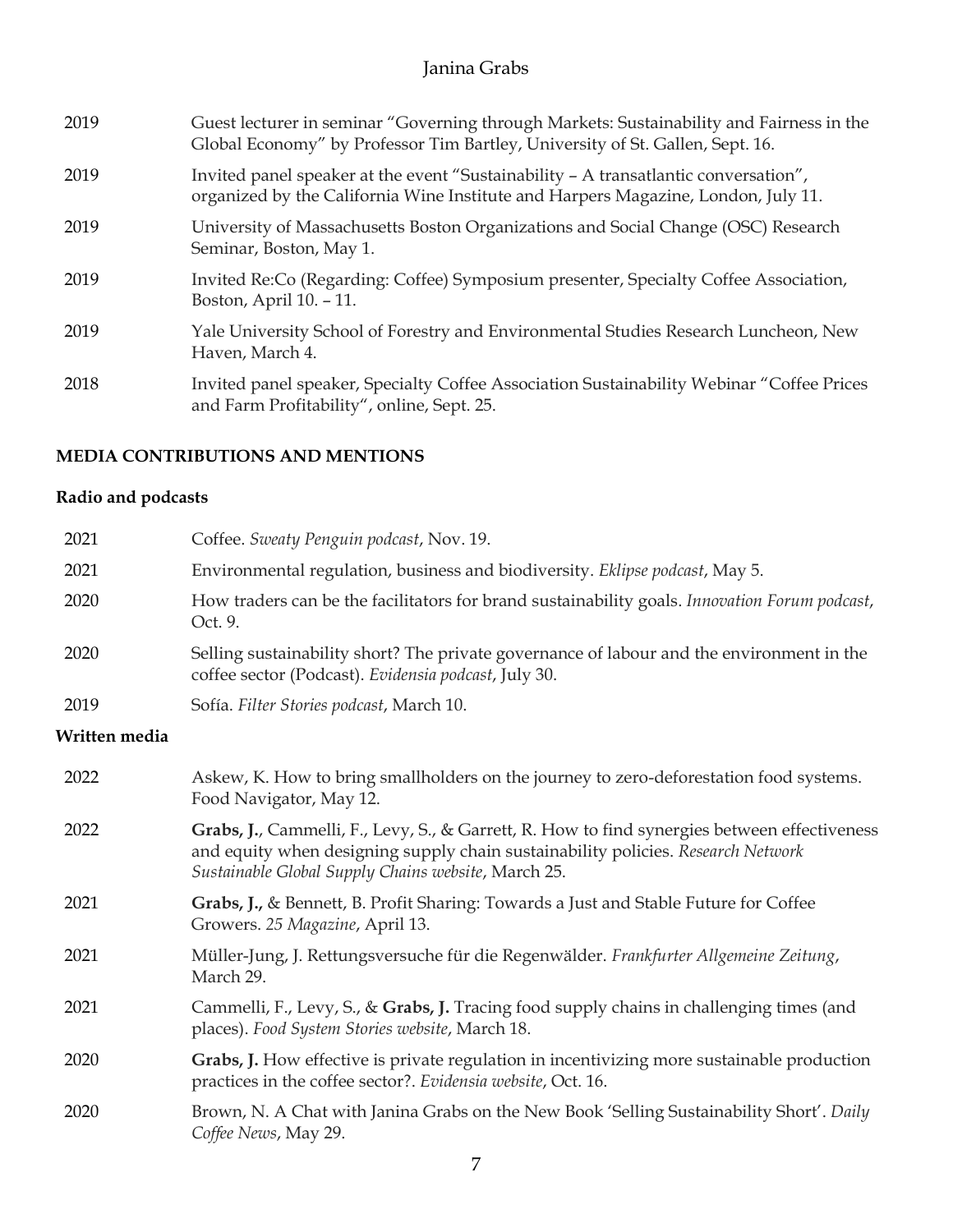| 2020 | Grabs, J. Kaffeeproduktion braucht klare Regeln. Wissen/Leben (WWU alumni magazine),<br>May 13.                    |
|------|--------------------------------------------------------------------------------------------------------------------|
| 2019 | Grabs, J. Coffee certifications: Selling sustainability short?. Coffee & Cocoa International<br>Magazine, Oct. 11. |
| 2019 | Levin, M. Crisis forces Colombia's coffee farmers fight for a living wage. Fresh Cup<br>Magazine, June 7.          |
| 2019 | Grabs, J. Farm Profitability $Q&A$ – Janina Grabs. Specialty Coffee Association News, Jan. 8.                      |
| 2018 | Grabs, J. The Coffee Price Crisis and Price Volatility: Can We Tame the C Market?. 25<br>Magazine, Dec. 14.        |
| 2018 | Greenwood, V. Swapping t-bone for tofu - but does it add up?. BBC.com, Nov. 12.                                    |
| 2018 | Brown, N. Ranking Certifications: German Researchers Create VSS Index for Coffee. Daily<br>Coffee News, June 20.   |

### **CONFERENCE AND WORKSHOP PRESENTATIONS**

| 2022 | Barcelona Workshop on Global Governance, May 16. - 17.                                                                                                                                                                                            |
|------|---------------------------------------------------------------------------------------------------------------------------------------------------------------------------------------------------------------------------------------------------|
| 2022 | 2022 International Studies Association, online, March 28. - April 2.                                                                                                                                                                              |
| 2022 | Authors' Workshop 'Accountability in the Anthropocene', online, Jan. 27-28.                                                                                                                                                                       |
| 2021 | 2021 Bratislava Conference of the Earth System Governance Network, online, Sept. 7-9.                                                                                                                                                             |
| 2021 | 2021 International Studies Association, online, April 6-9.                                                                                                                                                                                        |
| 2020 | Authors' Workshop 'Governance Netzwerke   Kooperation, Konkurrenz, Konflikt',<br>Zeppelin University (online attendance), Oct. 1.                                                                                                                 |
| 2020 | 2020 ETH Virtual Workshop "Data Science in Climate and Climate Impact Research:<br>Conceptual Issues, Challenges, and Opportunities", online, Aug. 20.                                                                                            |
| 2019 | Authors' Workshop 'Interactions between Private and Public Authority in Global<br>(Business) Governance: comparative and inter-disciplinary perspectives', Melbourne<br>University (online attendance), Dec. 2.                                   |
| 2019 | Authors' Workshop 'Moral Critique in and around Markets: Organizing (for) Alternatives<br>in Troubled Times', Witten/Herdecke University, Nov. 21. - 22.                                                                                          |
| 2019 | 2019 Mexico Conference of the Earth System Governance Network, Oaxaca, Nov. 6. - 8.                                                                                                                                                               |
| 2019 | 2019 International Studies Association, Toronto, March 27. - 30.                                                                                                                                                                                  |
| 2019 | "Signaling sustainability: The interplay of public and private regulation of tropical<br>commodity production", 2019 International Studies Association, Toronto, March 27. - 30.                                                                  |
| 2019 | Authors' Workshop 'Beyond the government-market-communities trichotomy: Conditions<br>and instruments for cooperative, coercive and competitive interactions in natural resource<br>and agri-environmental governance', Duisburg, March 11. - 12. |
| 2018 | 2018 Annual Meeting of the International Political Economy Society, Boston, Nov. 2. - 3.                                                                                                                                                          |
| 2018 | ECPR General Conference 2018, Hamburg, Aug. 22. - 25.                                                                                                                                                                                             |
|      |                                                                                                                                                                                                                                                   |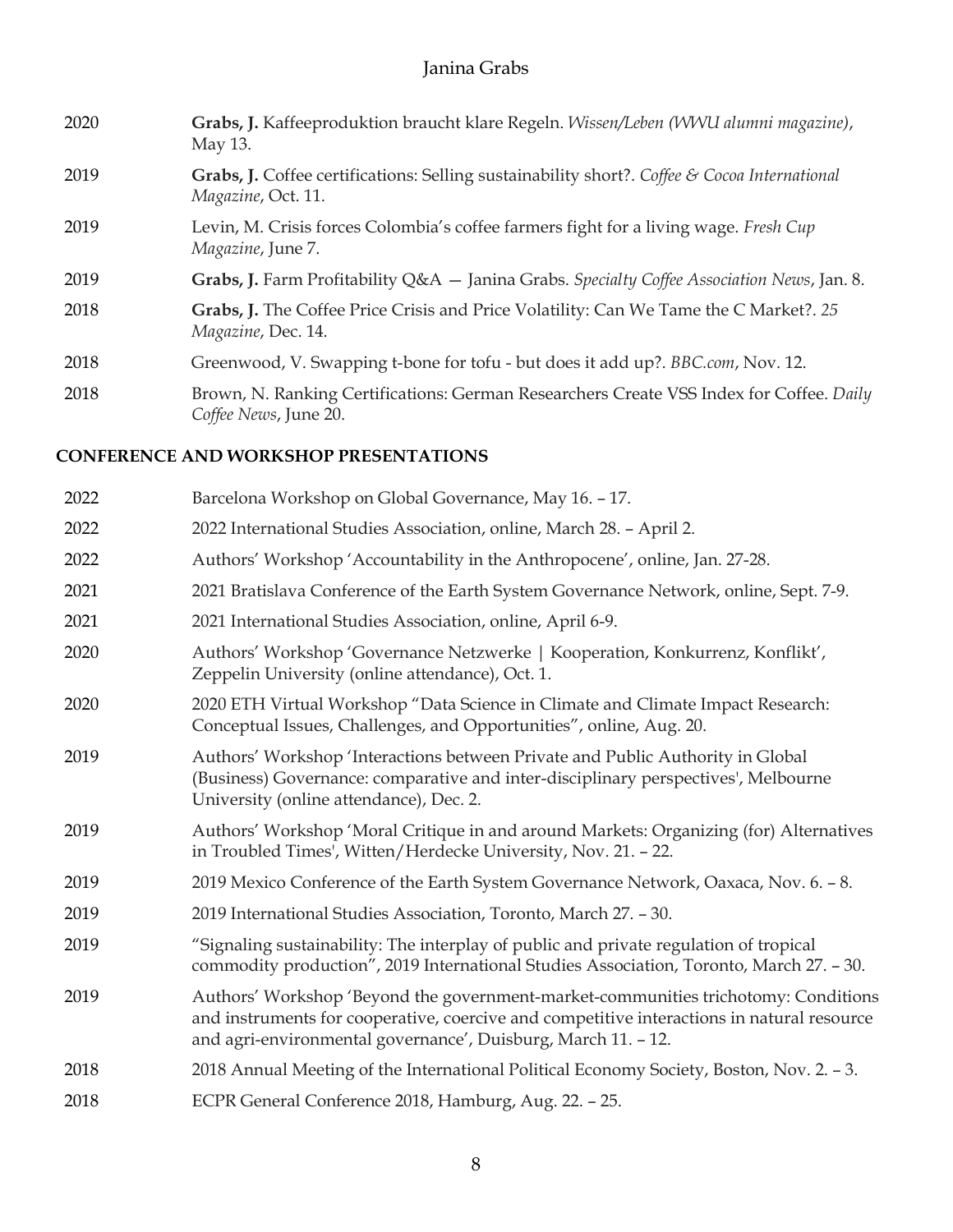| 2018 | ECPR Standing Group on Regulatory Governance 7th Biennial Conference, Lausanne, July<br>$4. - 6.$                                                        |
|------|----------------------------------------------------------------------------------------------------------------------------------------------------------|
| 2018 | 4 <sup>th</sup> Annual Conference on Environmental Politics and Governance, Stockholm, June 28. -<br>30.                                                 |
| 2018 | Yale Workshop on Private Authority and Public Policy in Global Context, New Haven,<br>Jan. $10. - 11$ .                                                  |
| 2017 | American Political Science Association Annual Meeting, San Francisco, Aug. 31. - Sept. 3.                                                                |
| 2017 | 12 <sup>th</sup> Conference of the European Society for Ecological Economics, Budapest, June 20. – 23.                                                   |
| 2017 | Policy Implementation Reloaded: New Insights from Domestic, European and<br>International Scholarship, International Conference, Münster, July 06. - 07. |
| 2016 | International Food and Agribusiness Management Association World Conference, Aarhus,<br>June 19. - 23.                                                   |
| 2014 | International Conference on Consumer Research, Bonn, Sept. 29. - 30.                                                                                     |
| 2014 | International Society for Ecological Economics Conference, Reykjavik, Aug. 13. - 15.                                                                     |

#### **OTHER RESEARCH EXPERIENCE**

- 2015 2019 Research associate, TransSustain project, University of Münster/ INCAE Business School, Costa Rica
- 2016 2018 Research consultant, International Panel of Experts on Sustainable Food Systems

### **OTHER SERVICE TO THE DISCIPLINE**

#### **Chairing and discussant services**

| 2021 | Chair, 2021 International Studies Association, online, April 6-9.                                                                  |
|------|------------------------------------------------------------------------------------------------------------------------------------|
| 2020 | Discussant, GLOBE Webinar Series on Global Governance and the European Union:<br>Future Trends and Scenarios (GLOBE), December 10. |
| 2020 | Discussant, RegGov Early Career Network Conference, December 7.                                                                    |
| 2018 | Discussant, ECPR General Conference 2018, Hamburg, August 22. - 25.                                                                |
| 2018 | Discussant, Copenhagen Business School Workshop on Private Authority and Public<br>Policy in Global Context, March 22. - 23.       |
| 2017 | Chair and discussant, American Political Science Association Annual Meeting, San<br>Francisco, Aug. 31. - Sept. 3.                 |

#### **Conference referee services**

International Review Panel for the 2022 Toronto Conference on Earth System Governance

#### **Book referee services**

Cambridge University Press, Routledge (Taylor & Francis Group), Elsevier Academic Press

#### **Journal referee services (selected)**